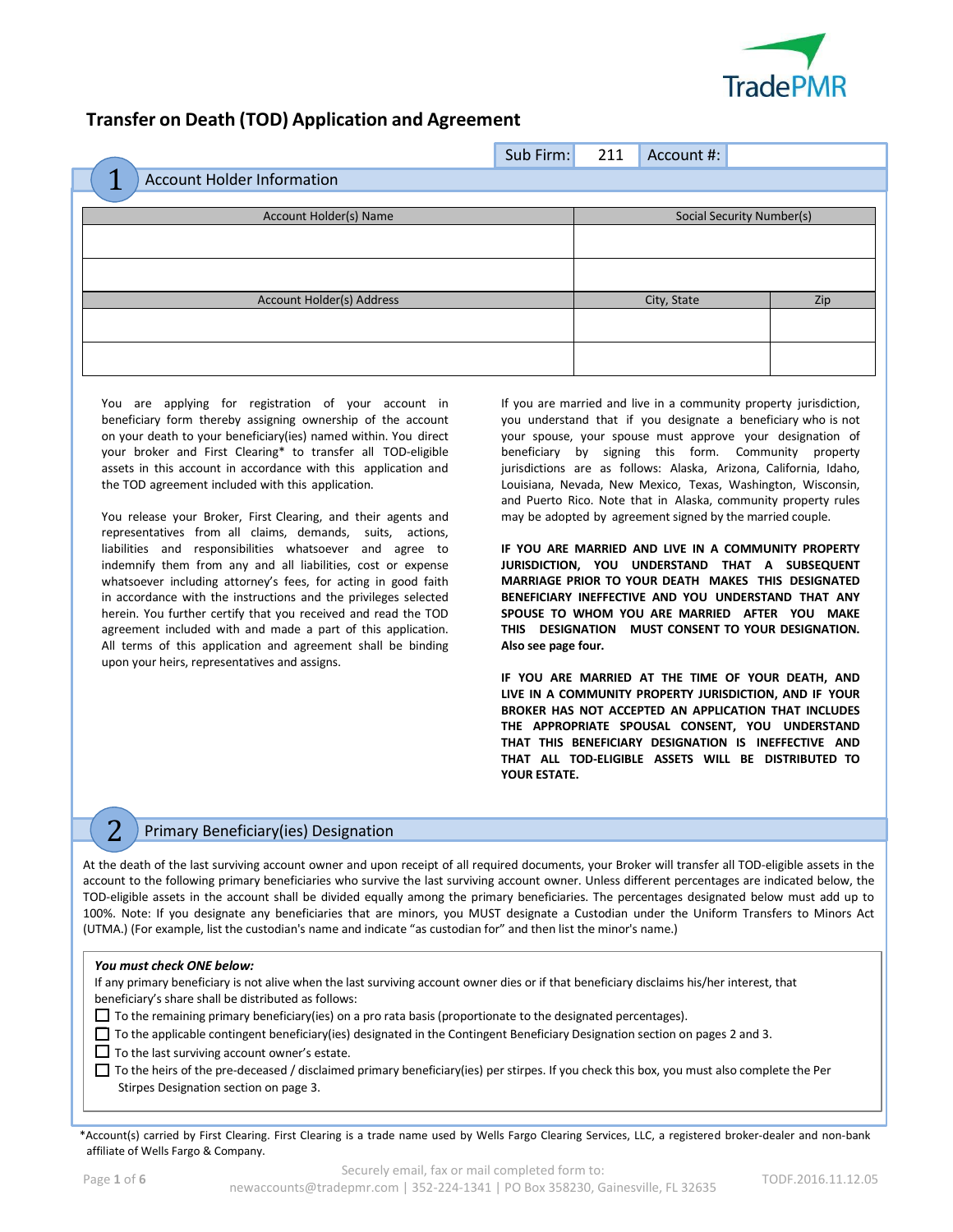| Primary Beneficiary (ies) Designation (CONTINUED) |  |
|---------------------------------------------------|--|
|---------------------------------------------------|--|

*(Please use a separate sheet if additional beneficiaries are desired. The sheet must be signed by all account owners.)*

| Relationship to Client       | <b>Beneficiary Name</b>    | Social Security or Tax ID # | Beneficiary Phone #           |
|------------------------------|----------------------------|-----------------------------|-------------------------------|
| $\mathbf{1}$                 |                            |                             |                               |
| <b>Designated Percentage</b> | <b>Beneficiary Address</b> | City, State, Zip            | <b>Birthday or Trust Date</b> |
| %                            |                            |                             |                               |
| Relationship to Client       | <b>Beneficiary Name</b>    | Social Security or Tax ID # | Beneficiary Phone #           |
| 2                            |                            |                             |                               |
| Designated Percentage        | <b>Beneficiary Address</b> | City, State, Zip            | <b>Birthday or Trust Date</b> |
| %                            |                            |                             |                               |
| Relationship to Client       | <b>Beneficiary Name</b>    | Social Security or Tax ID # | Beneficiary Phone #           |
| 3                            |                            |                             |                               |
| <b>Designated Percentage</b> | <b>Beneficiary Address</b> | City, State, Zip            | <b>Birthday or Trust Date</b> |
| %                            |                            |                             |                               |
| Relationship to Client       | <b>Beneficiary Name</b>    | Social Security or Tax ID # | Beneficiary Phone #           |
| 4                            |                            |                             |                               |
| <b>Designated Percentage</b> | <b>Beneficiary Address</b> | City, State, Zip            | <b>Birthday or Trust Date</b> |
| %                            |                            |                             |                               |
| Relationship to Client       | <b>Beneficiary Name</b>    | Social Security or Tax ID # | Beneficiary Phone #           |
| 5                            |                            |                             |                               |
| Designated Percentage        | <b>Beneficiary Address</b> | City, State, Zip            | <b>Birthday or Trust Date</b> |
| %                            |                            |                             |                               |
| Relationship to Client       | <b>Beneficiary Name</b>    | Social Security or Tax ID # | Beneficiary Phone #           |
| 6                            |                            |                             |                               |
| <b>Designated Percentage</b> | <b>Beneficiary Address</b> | City, State, Zip            | <b>Birthday or Trust Date</b> |
| $\%$                         |                            |                             |                               |

3 Contingent Beneficiary(ies) Designation

*(Please use a separate sheet if additional beneficiaries are desired. The sheet must be signed by all account owners.)*

| Contingent to Primary<br>Beneficiary Number(s): | Percentage of Primary<br>Beneficiary's Share | <b>Beneficiary Name</b> |                         | Social Security or Tax ID # |
|-------------------------------------------------|----------------------------------------------|-------------------------|-------------------------|-----------------------------|
| 1                                               | %                                            |                         |                         |                             |
| Beneficiary Phone #                             | <b>Beneficiary Address</b>                   |                         | City, State, Zip        | Birthday or Trust Date      |
|                                                 |                                              |                         |                         |                             |
| Contingent to Primary                           | Percentage of Primary                        |                         | <b>Beneficiary Name</b> | Social Security or Tax ID # |
| Beneficiary Number(s):                          | Beneficiary's Share                          |                         |                         |                             |
| 2                                               | %                                            |                         |                         |                             |
| Beneficiary Phone #                             | <b>Beneficiary Address</b>                   |                         | City, State, Zip        | Birthday or Trust Date      |
|                                                 |                                              |                         |                         |                             |
| Contingent to Primary                           | Percentage of Primary                        |                         | <b>Beneficiary Name</b> | Social Security or Tax ID # |
| Beneficiary Number(s):                          | Beneficiary's Share                          |                         |                         |                             |
| 3                                               | %                                            |                         |                         |                             |
| Beneficiary Phone #                             | <b>Beneficiary Address</b>                   |                         | City, State, Zip        | Birthday or Trust Date      |
|                                                 |                                              |                         |                         |                             |

Sub Firm: 211 Account #: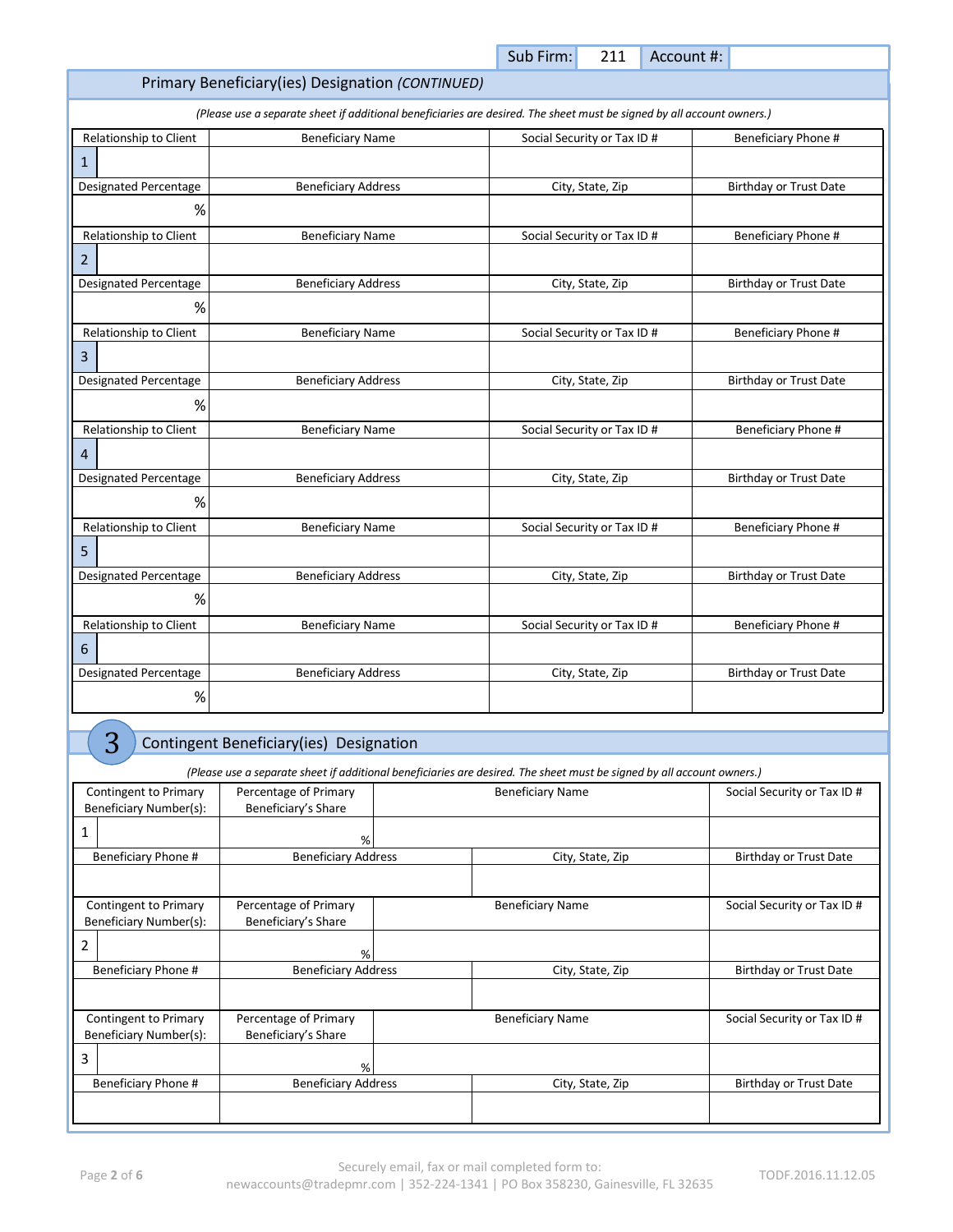|                                                     |                            |  | Sub Firm:               | 211              | Account #: |                               |
|-----------------------------------------------------|----------------------------|--|-------------------------|------------------|------------|-------------------------------|
| Contingent Beneficiary(ies) Designation (CONTINUED) |                            |  |                         |                  |            |                               |
|                                                     |                            |  |                         |                  |            |                               |
| Contingent to Primary                               | Percentage of Primary      |  | <b>Beneficiary Name</b> |                  |            | Social Security or Tax ID #   |
| Beneficiary Number(s):                              | Beneficiary's Share        |  |                         |                  |            |                               |
| 4                                                   | %                          |  |                         |                  |            |                               |
| Beneficiary Phone #                                 | <b>Beneficiary Address</b> |  |                         | City, State, Zip |            | <b>Birthday or Trust Date</b> |
|                                                     |                            |  |                         |                  |            |                               |
| Contingent to Primary                               | Percentage of Primary      |  | <b>Beneficiary Name</b> |                  |            | Social Security or Tax ID #   |
| Beneficiary Number(s):                              | Beneficiary's Share        |  |                         |                  |            |                               |
| 5                                                   | %                          |  |                         |                  |            |                               |
| Beneficiary Phone #                                 | <b>Beneficiary Address</b> |  |                         | City, State, Zip |            | Birthday or Trust Date        |
|                                                     |                            |  |                         |                  |            |                               |
| <b>Contingent to Primary</b>                        | Percentage of Primary      |  | <b>Beneficiary Name</b> |                  |            | Social Security or Tax ID #   |
| Beneficiary Number(s):                              | Beneficiary's Share        |  |                         |                  |            |                               |
| 6                                                   | %                          |  |                         |                  |            |                               |
| Beneficiary Phone #                                 | <b>Beneficiary Address</b> |  |                         | City, State, Zip |            | Birthday or Trust Date        |
|                                                     |                            |  |                         |                  |            |                               |

## **Optional Designation**

□ Check this box only if you would like to designate the contingent beneficiary(ies) named in this section to share in the account per stirpes. This will entitle the share of the pre-deceased / disclaimed contingent beneficiary(ies) to pass to his/her descendants. If you check this box, you must also complete the per stirpes designation section at the bottom of this page.

4 Per Stirpes Designation - *OPTIONAL*

## **PER STIRPES DESIGNATION**

Complete this section only if you have designated primary or contingent beneficiaries to share in the account per stirpes. Per Stirpes is a method of distributing the assets should a beneficiary predecease the account holder. This designation is optional. A per stirpes designation means that if a beneficiary dies before you, upon your death, the predeceased beneficiary's share will pass to his or her descendants. For example, suppose you have named 2 primary beneficiaries, Beneficiary A and Beneficiary B. They are to share equally the assets of the account. Both Beneficiaries have 2 children. If you make a per stirpes designation and both beneficiaries survive you, 50 % will be paid to Beneficiary A and 50% will be paid to Beneficiary B. If Beneficiary A survives you but Beneficiary B predeceases you, upon your death 50% is paid to Beneficiary A, and the other 50% that would normally be paid to Beneficiary B will be divided equally and paid to the two children of Beneficiary B. If you elect to make this designation, you must designate a Personal Representative or a "role". A role is described as an executor or trustee. Upon your death, your Broker will rely on the instructions provided by this individual for proper distribution instructions. This is a simplified example of per stirpes. Before making this designation, you should obtain a complete explanation from your legal advisor. It is important that you have a full understanding prior to designating a per stirpes beneficiary.

In order to make a per stirpes designation, you must have designated either the primary beneficiaries named in the Primary Beneficiary Designation section, or the contingent beneficiaries named in the Contingent Beneficiary Designation section to share in the account per stirpes. Completion of one of the following choices is also required:

 $\Box$  I designate a personal representative to provide my Broker with the proper identity of any unnamed beneficiaries and the extent of their interest in the account identified above. My personal representative will be

□ I designate an individual serving in a specific capacity or role to provide my Broker with the proper identity of any unnamed beneficiaries and the extent of their interest in the account identified above. The individual serving in the role of

will provide the proper identity to my Broker.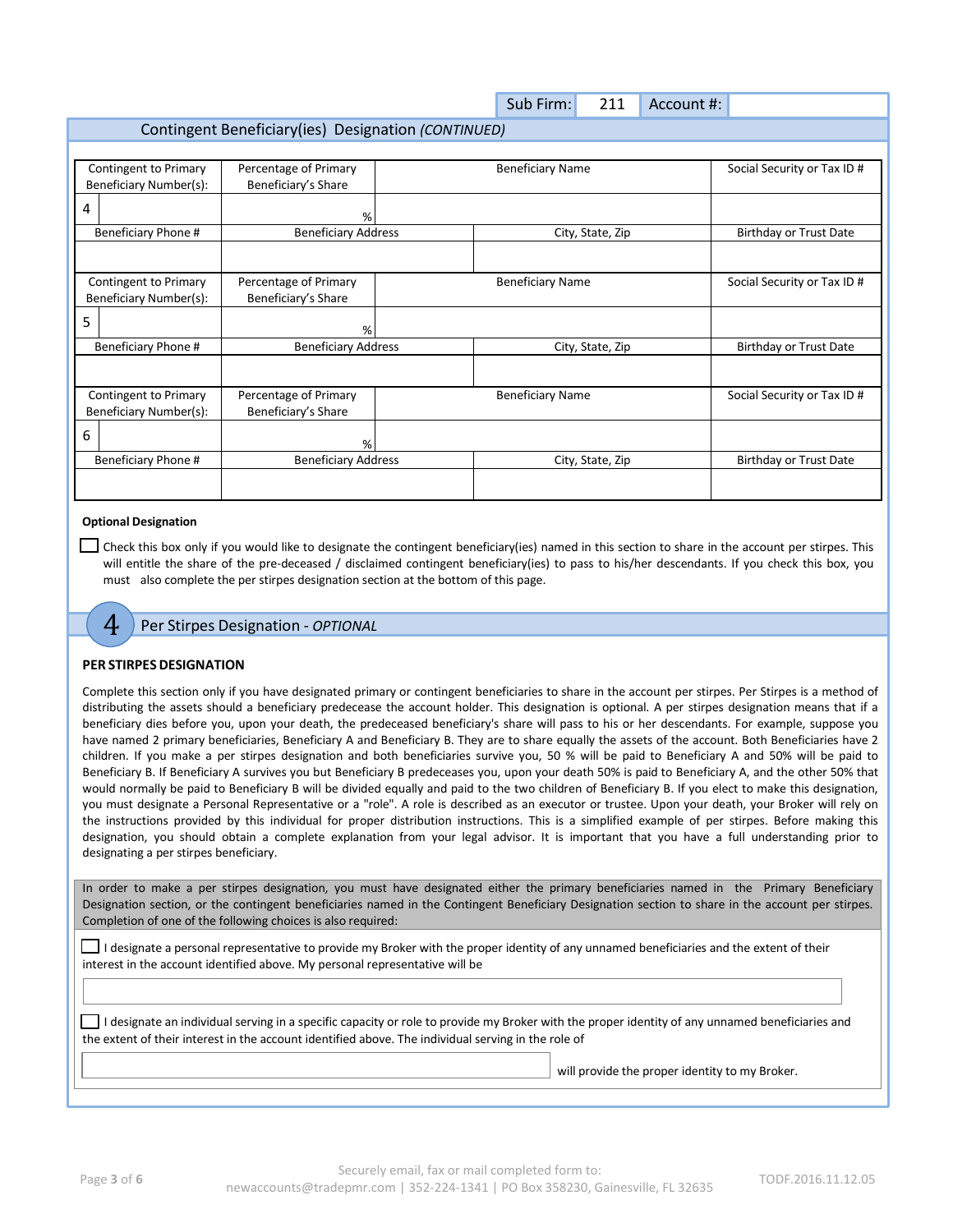|   |                       | Sub Firm: | 211 | Account #: |  |
|---|-----------------------|-----------|-----|------------|--|
| ت | Certification         |           |     |            |  |
|   |                       |           |     |            |  |
|   | Please selection ONE: |           |     |            |  |

□ Original Application for Registration in Beneficiary Form

☐ Change for Registration in Beneficiary Form

IMPORTANT: Some of the assets shown on your account statement may not be eligible for TOD registration. Please refer to the Terms and Conditions for more information. Assets not eligible for TOD registration will be distributed to your heirs through normal probate or estate settlement procedures. Because of the complex legal and tax ramifications involved, we cannot advise whether a TOD registration is or is not an appropriate component of an individual client's tax and estate planning. The ability to register securities accounts in TOD form is created by state law and not all states have enacted or recognize such laws. CLIENTS SHOULD ALWAYS CONSULT WITH THEIR OWN LEGAL AND TAX **ADVISORS BEFORE ELECTING OR REVOKING A TOD ACCOUNT REGISTRATION.**

Note: To establish a Transfer of Death (TOD) agreement, all account holders must sign. A Power of Attorney (POA) signature will not be accepted on behalf of a client.

| Primary Account Holder Signature   | <b>Print Name</b> | Date |
|------------------------------------|-------------------|------|
| Secondary Account Holder Signature | <b>Print Name</b> | Date |

## 6 Spousal Consent – *IF APPLICABLE, ALSO SEE PAGE <sup>1</sup>*

If Account Owner lives in a community property jurisdiction, this section must be completed by the spouse of the Account Owner if the spouse is not a joint tenant of this Account and is not named as the sole primary beneficiary of the Account assets. The undersigned hereby declares that he/she is the spouse of the Account Owner noted above and consents to any designation of beneficiaries made whatsoever and whensoever by the Account Owner for this TOD Registration and agrees not to make any claim against the Beneficiary(ies) or against us as a result of any distribution to said Beneficiary(ies) pursuant to this Application. This consent shall apply to all TOD-Eligible assets in the Account at the Death of the Account Owner.

|      | <b>Address of Spouse</b> |          |
|------|--------------------------|----------|
|      |                          |          |
| Date | City, State              | Zip Code |
|      |                          |          |
|      |                          |          |

## **Required Notarization of Spouse's Signature**

**A notary public or other officer completing this certificate verifies only the identity of the individual who signed the document to which this certificate is attached, and not the truthfulness, accuracy, or validity of that document.**

| State: | County: |
|--------|---------|
|        |         |

Subscribed and sworn before me

This: Day of: Payer: Payer: Payer: Payer: Payer: Payer: Payer: Payer: Payer: Payer: Payer: Payer: Payer: Payer: Payer: Payer: Payer: Payer: Payer: Payer: Payer: Payer: Payer: Payer: Payer: Payer: Payer: Payer: Payer: Payer

SEAL

(Signature of Notary Public)

My Commission Expiries: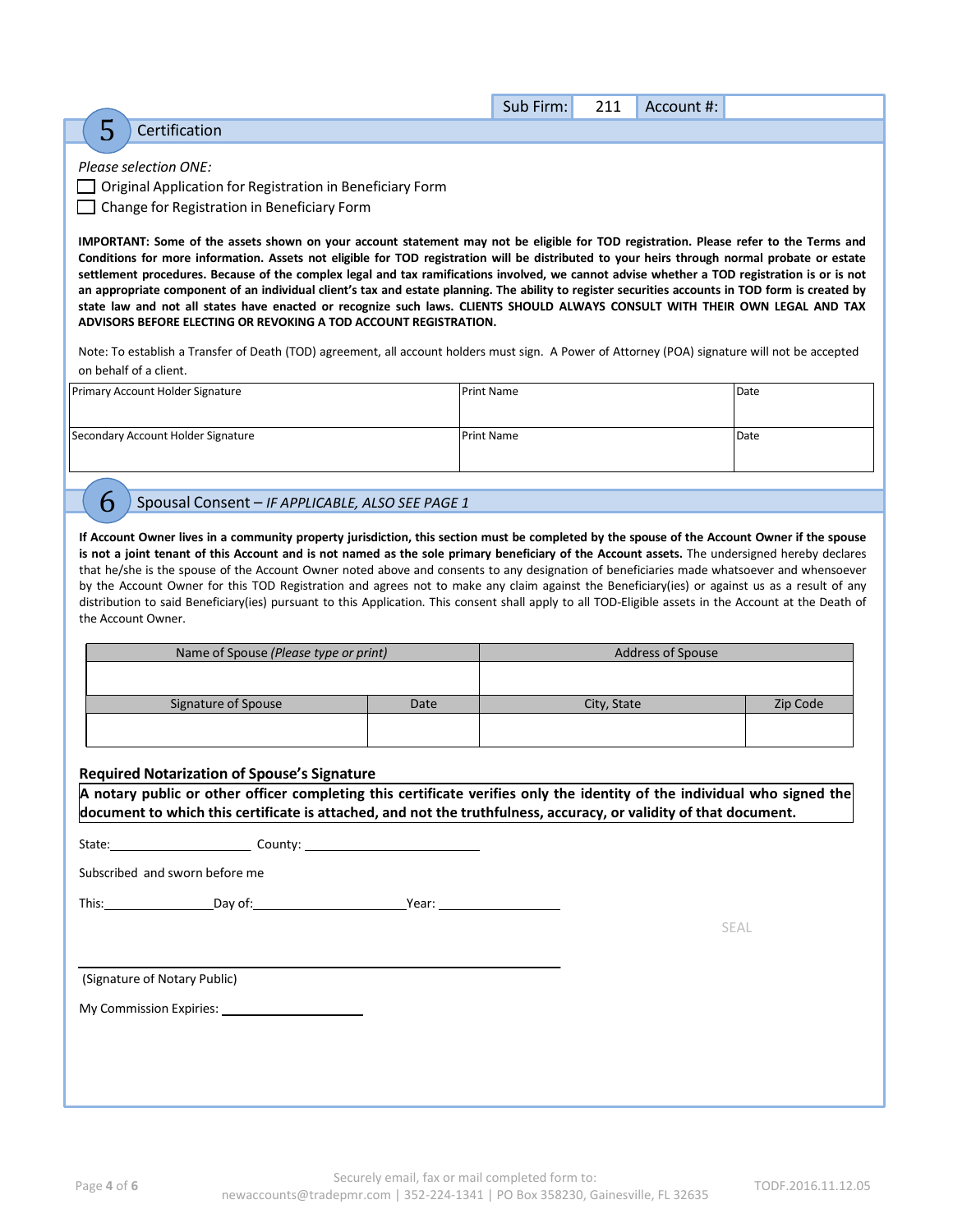### **TRANSFER ON DEATH (TOD) AGREEMENT REGISTRATION OF ACCOUNTS IN BENEFICIARY FORM**

The following Agreement shall govern any Transfer on Death (TOD) registration established through your introducing firm ("Broker"),

carried by First Clearing

#### **SECTION 1: OPENING YOUR ACCOUNT**

To establish a TOD registration of your account, you must complete and submit the TOD application, and your Broker and First Clearing must accept it. Throughout this application and agreement, "We" or "Us" refers to your Broker and First Clearing. We are not required to accept instructions from any other person, including any attorney-in-fact, to establish, revoke or change a TOD registration. First Clearing may rely on any order or instruction it receives from your Broker with respect to your account without further inquiry including any order or instruction received regarding distributions to beneficiaries.

You must reside in the United States in order to establish a TOD registration. TOD registration is not available for Louisiana or non-United States residents. If you reside in or move to Louisiana or outside of the United States we have the right to terminate any TOD registration.

Only accounts owned by individuals are eligible for TOD registration. For joint accounts, TOD registration is permitted on joint accounts with rights of survivorship (including tenants by the entirety), but not on "tenants in common" joint accounts.

- **•** Physical securities certificates  $\bullet$ 
	- $\bullet$ Limited partnership interests
	- $\bullet$ Certificated shares of mutual fund companies
	- $\bullet$ Assets held in your name at mutual fund companies
	- $\bullet$ Commodities
	- $\bullet$ Precious metals Annuities
	- $\bullet$  $\bullet$ Life insurance policies

We may designate other types of prohibited assets.

#### **SECTION 2: RELATIONSHIP TO OTHER AGREEMENTS**

This TOD Agreement supplements any other agreement(s) relating to your account and will be governed by the laws of the State of New York. If there are inconsistencies between this TOD Agreement and other agreement(s) governing your account, the terms of this TOD Agreement will apply for issues involving your TOD registered account.

#### **SECTION 3: REVOCATION**

To revoke your TOD registration, you (and any other account owners) must complete the TOD revocation form. Your Broker will not accept a revocation through any other document or through any other person, including any attorney-in-fact. Revocation will not be effective until your Broker accepts the revocation form.

In the case of a joint account, after the death of an account owner, this Agreement shall continue to apply to an account that must be established by the surviving owner or owners unless the surviving owner or owners change or revoke this agreement by completing our revocation form. Revocation is not effective until our acceptance of the revocation form.

#### **SECTION 4: BENEFICIARIES - GENERAL INFORMATION**

You may establish a TOD naming one or more beneficiaries who do or do not reside in the U.S. Please note that your Broker will not accept any TOD beneficiary designation where a beneficiary resides in a country that issubject to U.S. Department of Treasury Office of Foreign Asset Control ("OFAC") sanctions. Your Broker is not required to accept instructions from any other person, including any attorney-in-fact, to name or change beneficiaries.

You must provide the name, physical address, date of birth, and taxpayer identification number for any beneficiary.

If you designate a trust as a beneficiary, you must specify the date the trust was established. For any trustee you name, your designation includes any co-trustee or successor trustee. If any trust or entity is revoked or terminated before the last surviving account owner's death, your Broker will treat the trust or entity as if it were an individual who died before the last surviving account owner.

To change a beneficiary, all account owners must complete a new TOD application, and your Broker must accept it.

Your Broker will honor only the most recent beneficiary designation on file.

A beneficiary has no rights in your account until all account owners have died. From the last surviving account owner's death until the distribution of assets, all living beneficiaries will be tenants in common.

#### **SECTION 5: PRIMARY BENEFICIARIES**

You must designate one or more primary beneficiaries to whom we will distribute your account assets upon the last surviving account owner's death.

You should designate a percentage of assets for each primary beneficiary. If you do not designate percentages, then all primary beneficiaries will share equally. If you designate percentages and the total is more than 100%, the primary beneficiaries will share in proportion to their designated percentages. If you designate percentages and the total is less than 100%, we will distribute the percentage for which no primary beneficiary is designated to the last surviving account owner's estate.

#### **SECTION 6: CONTINGENT BENEFICIARIES**

You may but are not required to designate one or more contingent beneficiaries for your account.

A contingent beneficiary will receive a portion of the account assets of a designated primary beneficiary who dies before the last surviving account owner.

If you do not designate a contingent beneficiary or if the contingent beneficiary designation does not equal 100% for each designated primary beneficiary, and all primary beneficiaries have died, your assets or a portion of your assets, will go to the estate of the last surviving account owner, unless you have chosen otherwise pursuant to a per stirpes designation. Please consult an estate planning attorney for additional information regarding perstirpes designations.

#### **SECTION 7: PER STIRPES BENEFICIARY DESIGNATION**

You have the option to add a per stirpes designation to your primary or contingent beneficiary designation. If you make a per stirpes designation, and the primary or contingent beneficiary, as applicable, does not survive the last surviving account owner, then any share otherwise payable to such beneficiary shall instead be paid to such beneficiary's descendants by right of representation.

In order to make a per stirpes designation, you must check the per stirpes box associated with the primary or contingent beneficiary designation, as applicable. You must also complete the PER STIRPES DESIGNATION section in the application, which designates a personal representative or an individual serving in a specific capacity to provide your Broker with the proper name(s) of any per stirpes beneficiary.

Descendants will include persons within the class living on the date of the designation as well as persons born or legally adopted after the date of the designation who are members of the class living on the date of the death of last surviving account owner. If you make a per stirpes designation and the particular primary or contingent beneficiary, as applicable, has no descendants, then the share otherwise payable to such beneficiary shall be paid to any members of the class of beneficiaries, either primary or contingent, as applicable, who survived the last surviving account holder in the proportion that their shares bear to each other. If you make a per stirpes designation, and the designation fails due to there being no descendants within an entire class of beneficiaries, either primary or contingent as applicable, the assets will be paid to the estate of the last surviving account owner. For the purposes of this section 7, beneficiaries shall include a named beneficiary or descendants of a deceased named beneficiary eligible to receive assets because of the per stirpes designation.

#### **SECTION 8: MINOR BENEFICIARIES**

If a beneficiary is a minor, then you must designate a custodian under the Uniform Transfers to Minors Act (UTMA). If you have not nominated a custodian for a minor beneficiary, or if the custodian is unable or unwilling to accept the distribution, we may distribute your assets to an UTMA custodian who is later appointed for the minor, or to the minor's conservator or guardian. Custodians under the Uniform Gifts to Minors Act (UGMA) are not eligible to be beneficiaries or receive distributions.

#### **SECTION 9:DISTRIBUTIONS**

After the last surviving account owner dies, no activity in your account will be permitted until the requirements below are met. Before distributing assets, your Broker must receive the following:

- a. Legal proof of death of all account owners;
- b. A copy of our distribution request form, signed by or for each beneficiary or personal
- representative of the last surviving owner's estate; c. A waiver of inheritance or estate taxes (if required under state law).
- 

If a beneficiary is an estate, then your Broker will require (1) letters testamentary for the personal representative(s), and (2) an affidavit of domicile. If a primary beneficiary dies before the last surviving account owner, legal proof of death is required.

Once your Broker approves these documents, your assets will be distributed in kind to the beneficiaries according to the percentages in the most recent TOD application on file. Assets will not be sold in your account in order to distribute cash to your beneficiaries. Any residual dividends and interest will be distributed in accordance with the percentages designated in the most recent TOD agreement on file with us. In the case of a joint account, after the death of an owner, this agreement shall continue to apply to the account established by the surviving owner or owners unless the surviving owner or owners change or revoke this agreement.

If any primary beneficiary dies or disclaims his/her interest before the death of the last surviving account owner, that primary beneficiary's share will be distributed to (a) the corresponding contingent beneficiary, (b) the other primary beneficiaries on a pro rata basis, (c) your estate, or (d) pursuant to your per stirpes designation, depending on the option you have chosen. If you designate contingent beneficiaries and if any of the contingent beneficiaries die before the last surviving account owner, that share will be distributed to the last surviving account owner's estate unless you have chosen otherwise pursuant to your per stirpes designation. If the order of death of the last surviving account owner or any beneficiary cannot be determined, then it will be assumed that the beneficiary died first.

Your Broker may reduce or eliminate distributions if your Broker receives written notice from an account owner's estate that the assets must be used to pay the estate's expenses. In such case, the estate's personal representative may select assets to distribute to the estate.

When your Broker receives notice of the last surviving account owner's death, we will have no obligation to:

a. Locate any beneficiary or any account owner's heirs or representatives of their estates; b. Notify any person of a proposed or completed transfer of your assets; or